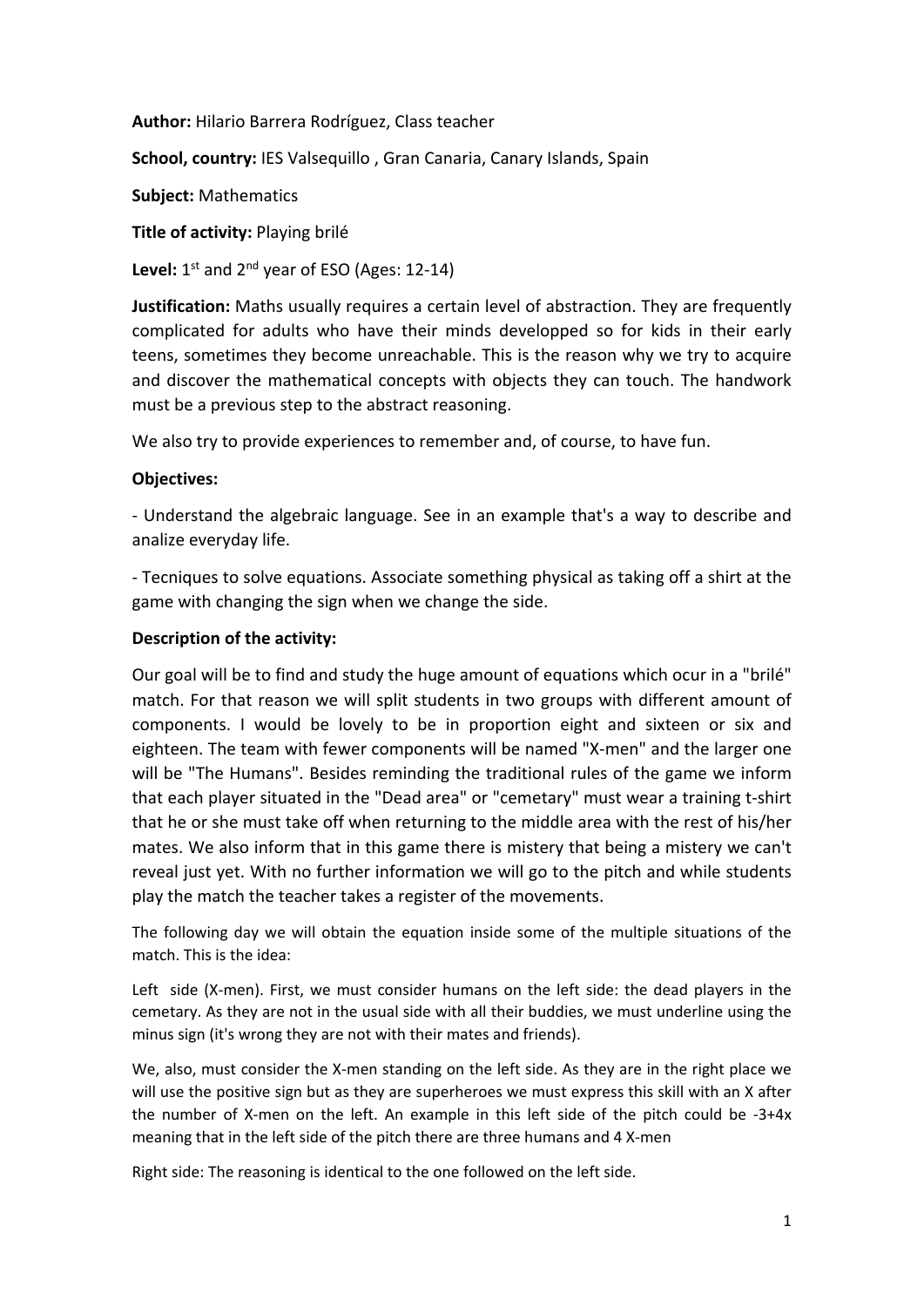As in any sport pitch one side of the field is parted from the other by the central circle in our mathematical universe what divides both parts is an equal sign.

We analize different situations: at the beginning, after 10 movements, after 20 movements,...

We'll do the first one all together screening it on the whiteboard. We'll ask them to do the second on their own and we will make sure it is correct. They must do the rest by themselves

The way to solve the first equation will be as follows. We put on the left end of the classroom all the X-men but the who started at the cemetary that will be at right end of the classroom wearing his training shirt. We ask this last student to join the other X-men taking off his sport shirt on the way. We will express mathematically this situation. In the the example we use before it would be 4x+1x because there were four X-men at the left who were joined by the isolated one. As he changed the side he change the sign (the equivalent of taking off the sport t‐shirt).

We will do exactly the same with the humans.

The next will be to count (add up) the X-men on the left and The Humans on the right to finish by answering the great mistery: How many Humans is each X-men worth?

**Document students work:** In the next page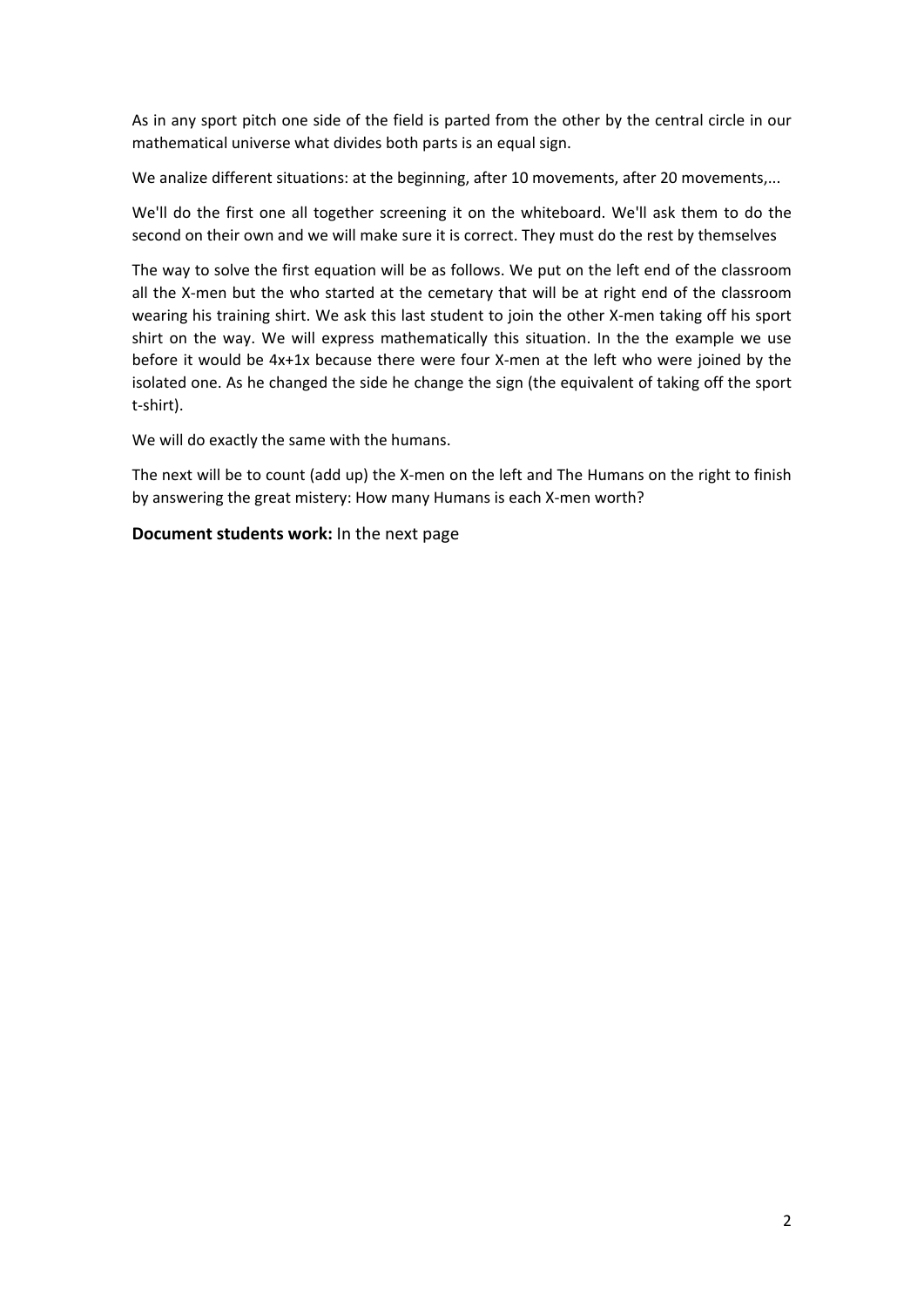## EQUATIONS WITH "BRILÉ"

|            | Humans<br>the<br>on<br>left | X-<br>men<br>the<br>on<br>left | $=$ | Humans on the<br>right | $X-$<br>men<br>the<br>on<br>right | Equation |
|------------|-----------------------------|--------------------------------|-----|------------------------|-----------------------------------|----------|
| Beginning  |                             |                                |     |                        |                                   |          |
| Mov. 1-10  |                             |                                |     |                        |                                   |          |
| Mov. 11-20 |                             |                                |     |                        |                                   |          |
| Mov. 21-30 |                             |                                |     |                        |                                   |          |
| Mov. 31-40 |                             |                                |     |                        |                                   |          |
| Mov. 41-55 |                             |                                |     |                        |                                   |          |

Are all the equations equal?

Are all the equations similar (semejantes; same game, same amount of players)?

Solving the equations:

Equation 1:

- 1) Copy the equation  $\rightarrow$
- 2) Move the humans on the left side to the right side and the same with the x- men. Remember to "take off the shirt" (quitar el peto)  $\rightarrow$
- 3) Add/ subtract all the X-men and add/ subtract all the humans  $\rightarrow$
- 4) How many humans an X-men is worth?

Note: In the final step what is multiplying the "x" goes to the other side dividing

Equation 2:

- 1) Copy the equation  $\rightarrow$
- 2) Move the humans on the left side to the right side and the same with the  $x$  men. Remember to "take off the shirt" (quitar el peto)  $\rightarrow$
- 3) Add/ subtract all the X-men and add/ subtract all the humans  $\rightarrow$
- 4) How many humans an X-men is worth?

Note: In the final step what is multiplying the "x" goes to the other side dividing

Equation 3:

- 1) Copy the equation  $\rightarrow$
- 2) Move the humans on the left side to the right side and the same with the x- men. Remember to "take off the shirt" (quitar el peto)  $\rightarrow$
- 3) Add/ subtract all the X-men and add/ subtract all the humans  $\rightarrow$
- 4) How many humans an X-men is worth?

Do equations four, five and six at the back of the page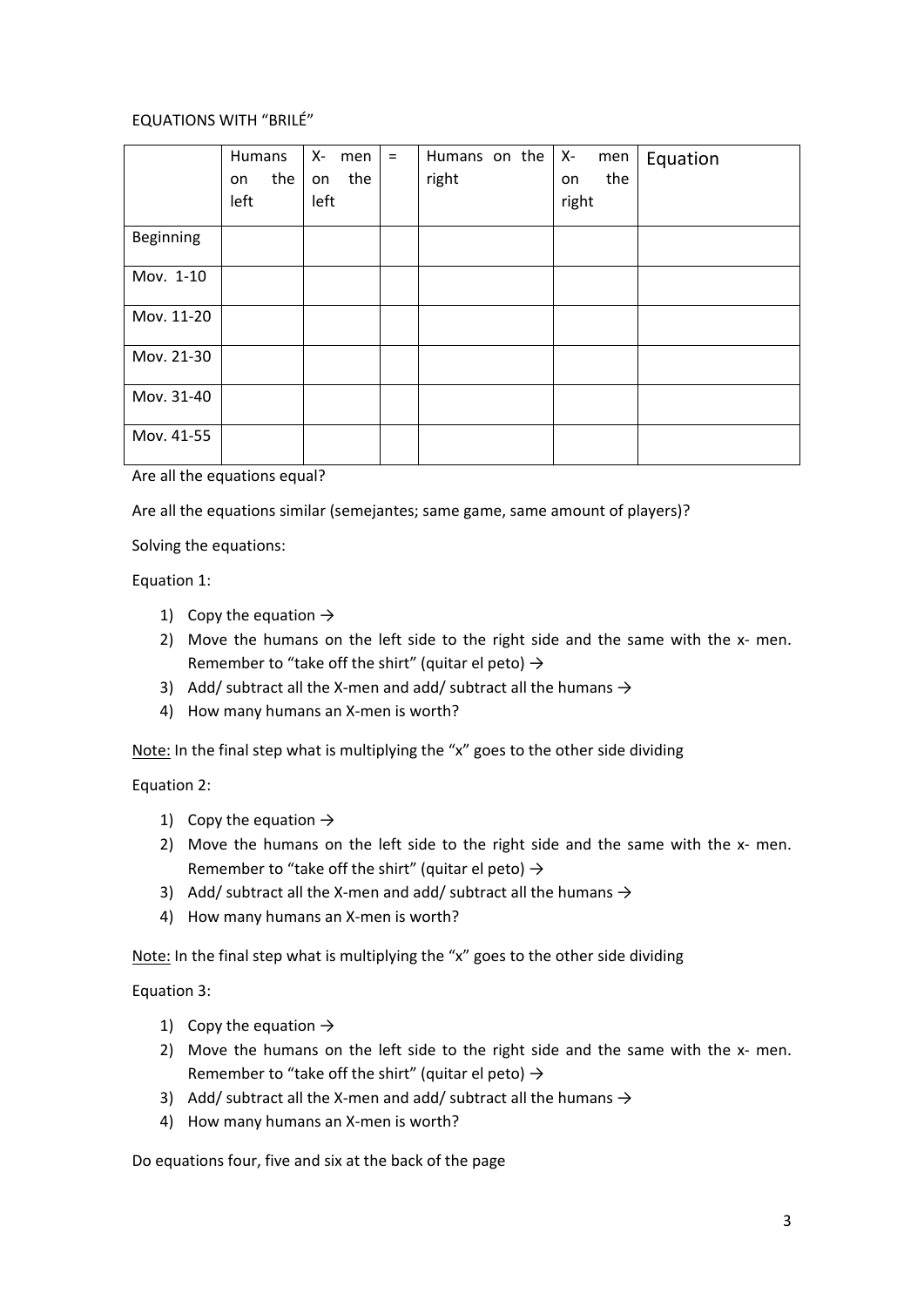### **Document we use as support**

### BEGINNING

X‐men: Laura, Víctor, Paula, Claudia, Nayeli, Ada, Lorena, Andrea E., Joseph, Aarón, David and Edward

Humans: Elizabeth, Charles T., Charles D., Mr William, Javier, Andrea A, Daniel N, Daniel M, Joel G., David R., Joel A., Borja, Mr. I.I., Jeremy, Nathan, Aythami, Aday, María, Peter, Adrian, Álvaro, Mr. John, Mr. Michael



## Left side:

- a) How many humans are there on the left side?
- b) Is the left side the right place for the humans?
- c) If it is the right place for the human write plus and the number of humans on the left side. If it isn't write minus and the number of humans on the left side
- d) How many X‐men are there on the left side?
- e) Is the left side the right place for the X-men?
- f) If it is the right place for the X-men write plus and the number of X-men on the left side followed by an "x". If it isn't, write minus and the number of  $X$ - men on the left side followed by an "x".

## Right side:

- a) How many humans are there on the right side?
- b) Is the right side the right place for the humans?
- c) If it is the right place for the human write plus and the number of humans on the right side. If it isn't write minus and the number of humans on the right side
- d) How many X‐men are there on the right side?
- e) Is the right side the right place for the X-men?
- f) If it is the right place for the X-men write plus and the number of X-men on the right side followed by an "x". If it isn't, write minus and the number of X- men on the right side followed by an "x".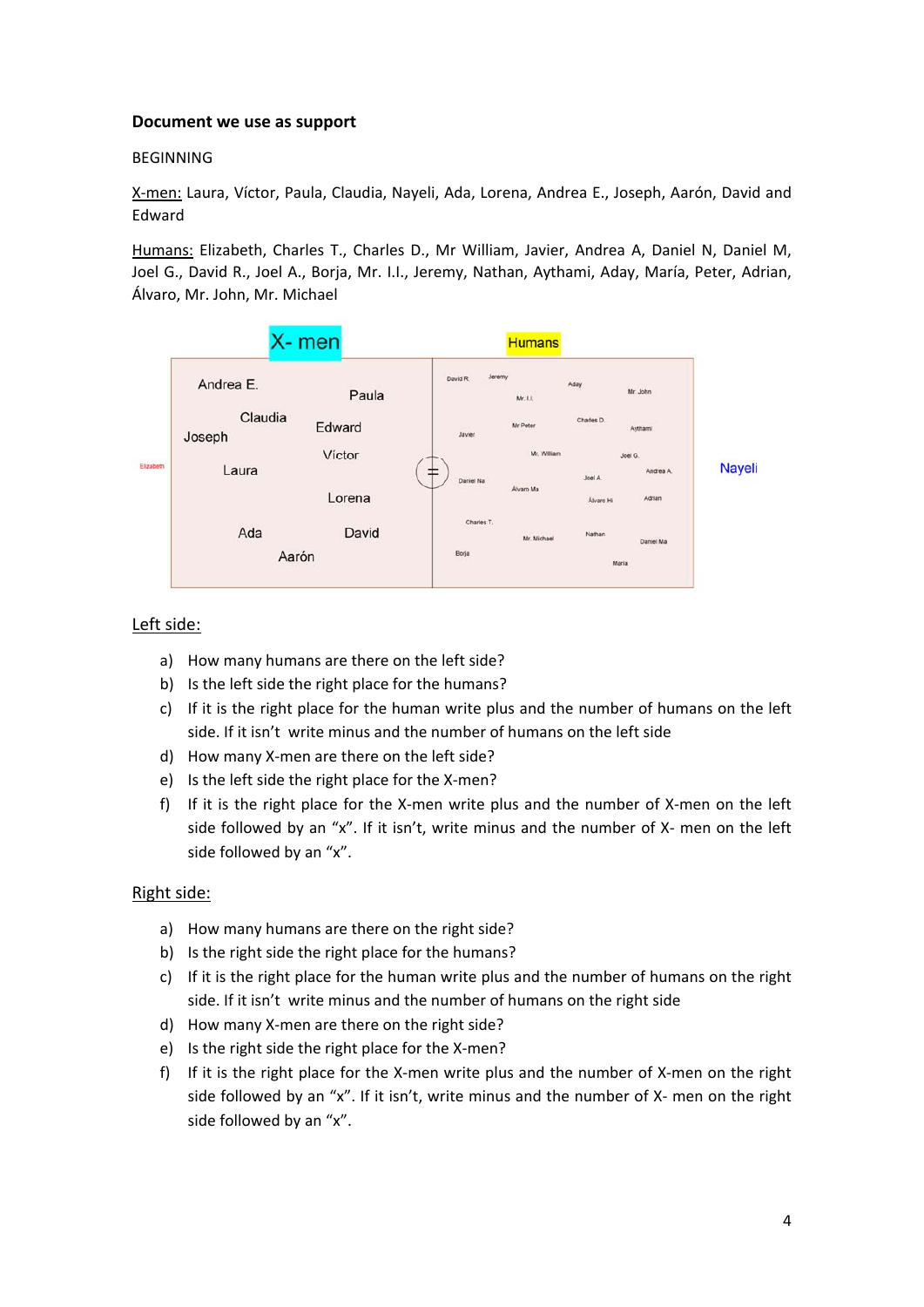# Left side **EQUATION** Right side

- 1990년 1월 1일 - 1990년 1월 1일 - 1990년 1월 1일 - 1990년 1월 1일 - 1990년 1월 1일 - 1990년 1월 1일 - 1990년 1월 1일 - 1990년 1월 1<br>대한민국의 대한민국의 대한민국의 대한민국의 대한민국의 대한민국의 대한민국의 대한민국의 대한민국의 대한민국의 대한민국의 대한민국의 대한민국의 대한민국의 대한민국의 대한민국의 대한민국의 대한민국의 대

Ten movements later:

- 
- 
- 5) C. T. goes back to the humans' side 6) Elizabeth goes left
- 
- 
- 1) Charles T is hit (goes to the left side) 2) Elizabeth goes back to the humans' side
- 3) Charles T. hits David (D goes right) 4) Nayeli goes back to the X‐men' side
	-
- 7) Andrea A is hit (A.A. goes left) 8) Elizabeth goes back to the humans' side
- 9) Daniel N is hit (D.N. goes left) 10) David R is hit (D.R. goes left)



Left side **EQUATION** after 10 movements

Right side

- 1990년 1월 1일 - 1월 1일 - 1월 1일 - 1월 1일 - 1월 1일 - 1월 1일 - 1월 1일 - 1월 1일 - 1월 1일 - 1월 1일 - 1월 1일 - 1월 1일 - 1월 1일<br>1990년 - 1월 1일 - 1월 1일 - 1월 1일 - 1월 1일 - 1월 1일 - 1월 1일 - 1월 1일 - 1월 1일 - 1월 1일 - 1월 1일 - 1월 1일 - 1월 1일 - 1월 1일

How many humans did we have in both sides at the beginning?

How many humans did we have in both sides after 10 movements?

How many X‐men did we have in both sides at the beginning?

How many X‐men did we have in both sides after 10 movements?

What has changed: the number of members in the teams or their location in the game?

Would you say is still the same match?

Movements 11 to 20:

- 11) Joel G. is hit (J.G. goes left) 12) Joseph is hit (Joseph goes right)
- 13) Claudia is hit (Claudia goes right) 14) Claudia hits Borja (B goes to the left side)
	- 15) C. goes back to the X-men's side **16** Claudia is hit (Claudia goes right)
- 
- - 17) Claudia hits Jeremi (J goes to the left side) 18) C. goes back to the X-men's side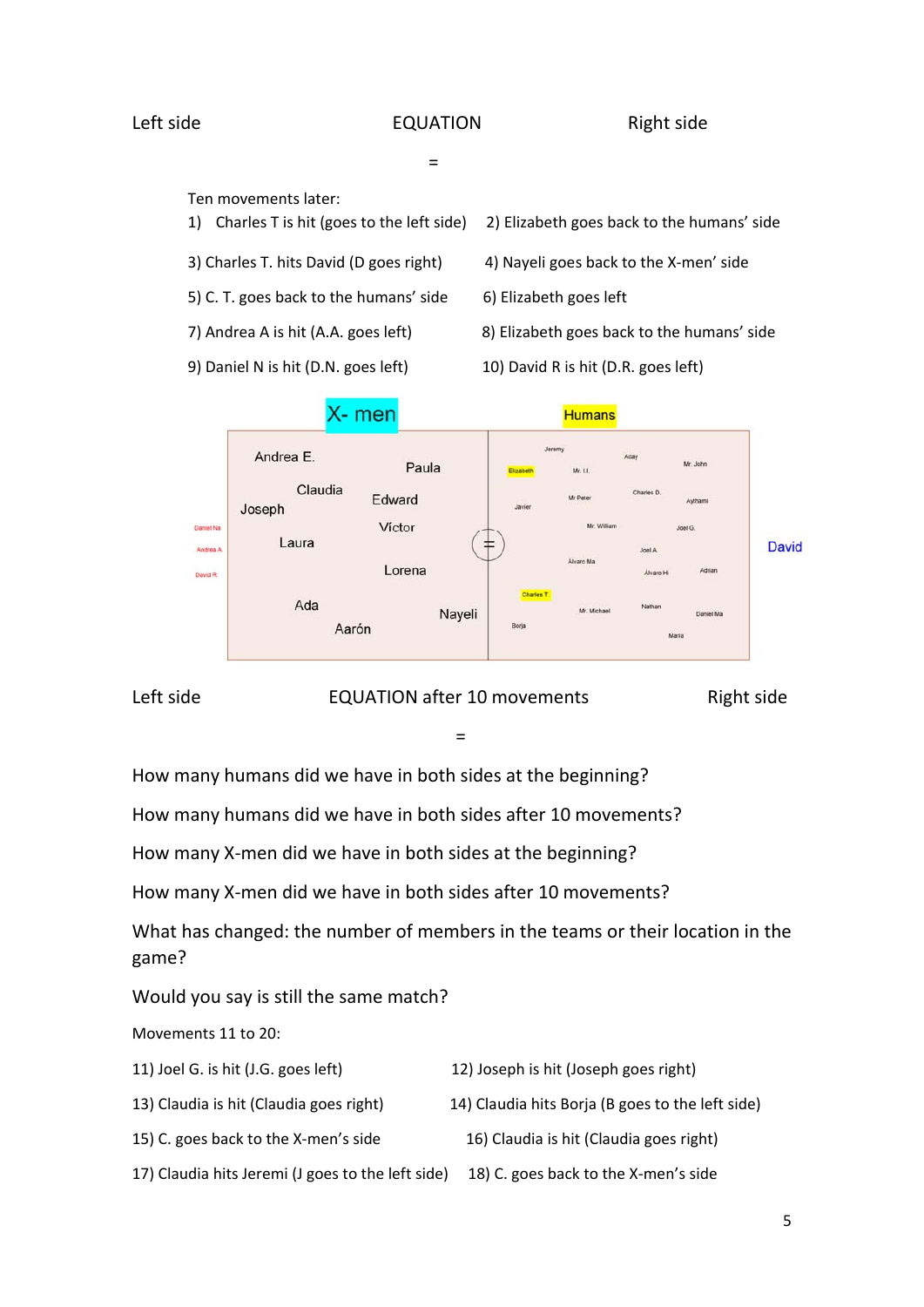### 19) Paula is hit (goes to the right side) 20) Nathan is hit (Nathan goes left)



the contract of the contract of the contract of the contract of the contract of the contract of the contract of



- 1990년 1월 1일 - 1월 1일 - 1월 1일 - 1월 1일 - 1월 1일 - 1월 1일 - 1월 1일 - 1월 1일 - 1월 1일 - 1월 1일 - 1월 1일 - 1월 1일 - 1월 1일<br>1990년 - 1월 1일 - 1월 1일 - 1월 1일 - 1월 1일 - 1월 1일 - 1월 1일 - 1월 1일 - 1월 1일 - 1월 1일 - 1월 1일 - 1월 1일 - 1월 1일 - 1월 1일

How many humans did we have in both sides at the beginning?

How many humans did we have in both sides after 10 movements?

How many humans did we have in both sides after 20 movements?

How many X‐men did we have in both sides at the beginning?

How many X‐men did we have in both sides after 10 movements?

How many X‐men did we have in both sides after 20 movements?

What has changed: the number of members in the teams or their location in the game?

Would you say is still the same match?

Movements 21 to 30:

| 21) Nathan hits Claudia (C goes right) | 22) Nathan goes back to the humans' side |
|----------------------------------------|------------------------------------------|
|                                        |                                          |

23) Borja hits Andrea E (A.E. goes right) 24) Borja goes back to the humans' side

25) Mr. I.I. is hit (I.I. goes left) 26) Víctor is hit (V. goes to the right side)

- 27) Víctor hits Elizabeth (E. goes left) 28) Víctor goes back to the X-men' side
- 29) Laura is hit (goes to the right side) 30) Laura hits Charles D (C.D. goes to the left side)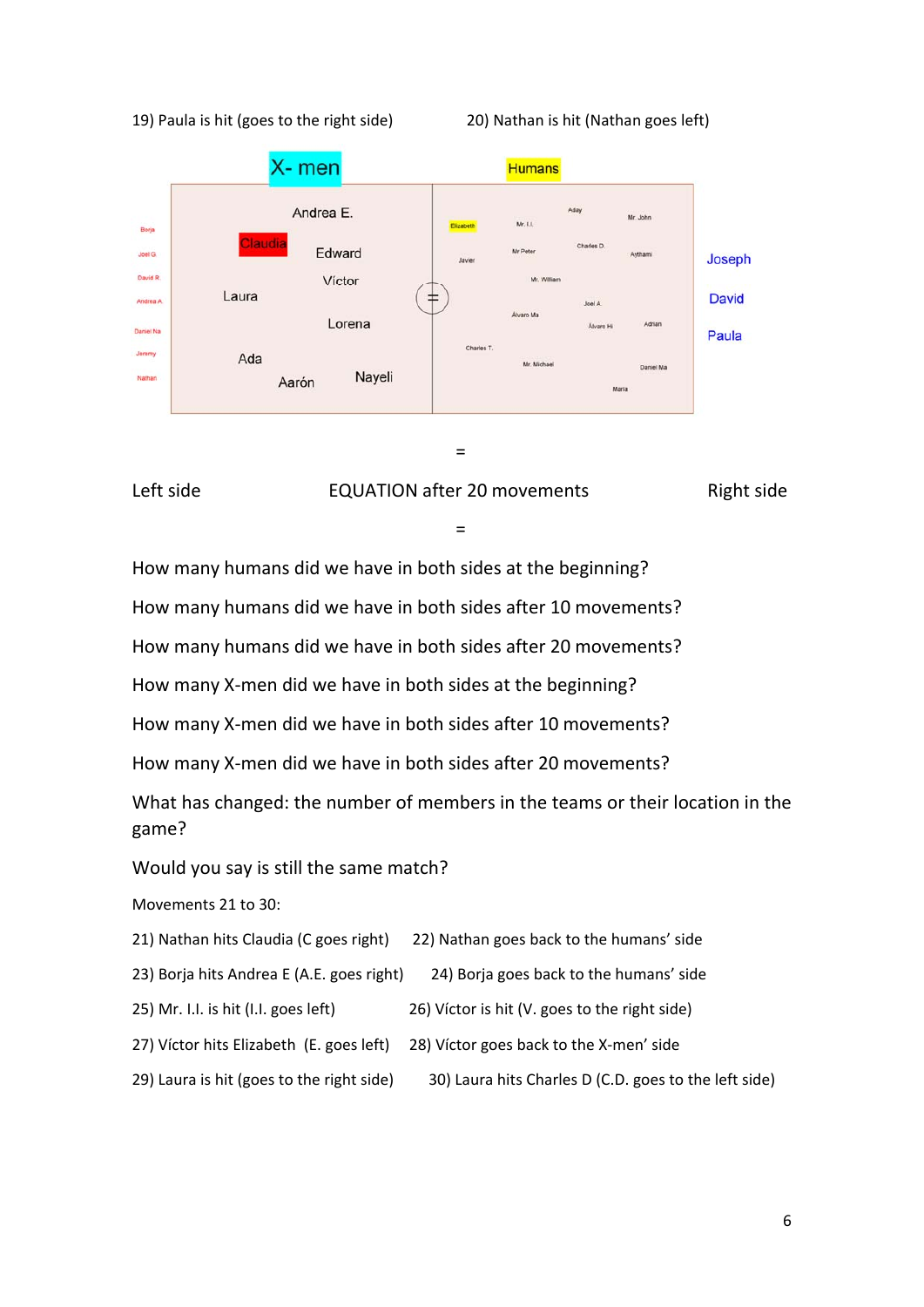

Movements 31 to 40:

- 
- 33) Paula goes back to the X‐men' side 34) Mr. I.I hits Laura (L goes right)
- 35) Laura hits Daniel Ma. (D.M goes left) 36) Laura goes back to the X‐men' side
- 
- 



- 
- 
- 37) Daniel Ma. hits Laura (Laura goes right) 38) Daniel Ma goes back to the humans' side
- 39) Laura hits Aythami (A. goes left) 40) Laura goes back to the X‐men' side



### Movements 41‐ 53

- 
- 43) Dani Ma. is hit (goes to the left side) 44) Nathan is hit (Nathan goes left)
- 
- 
- 49) Nathan is hit (goes to the left side) 50) Aday is hit (goes to the left side)
- 
- 41) Aythami hits Edward (E. goes right) 42) Aythami goes back to the humans' side
	-
- 45) Nathan hits Laura (L. goes right) 46) Nathan goes back to the humans' side
- 47) Laura hits Aythami (A. goes left) 48) Laura goes back to the X‐men' side
	-
- 51) Mr. William is hit (goes left) 52) Mr. William hits Laura (L goes right)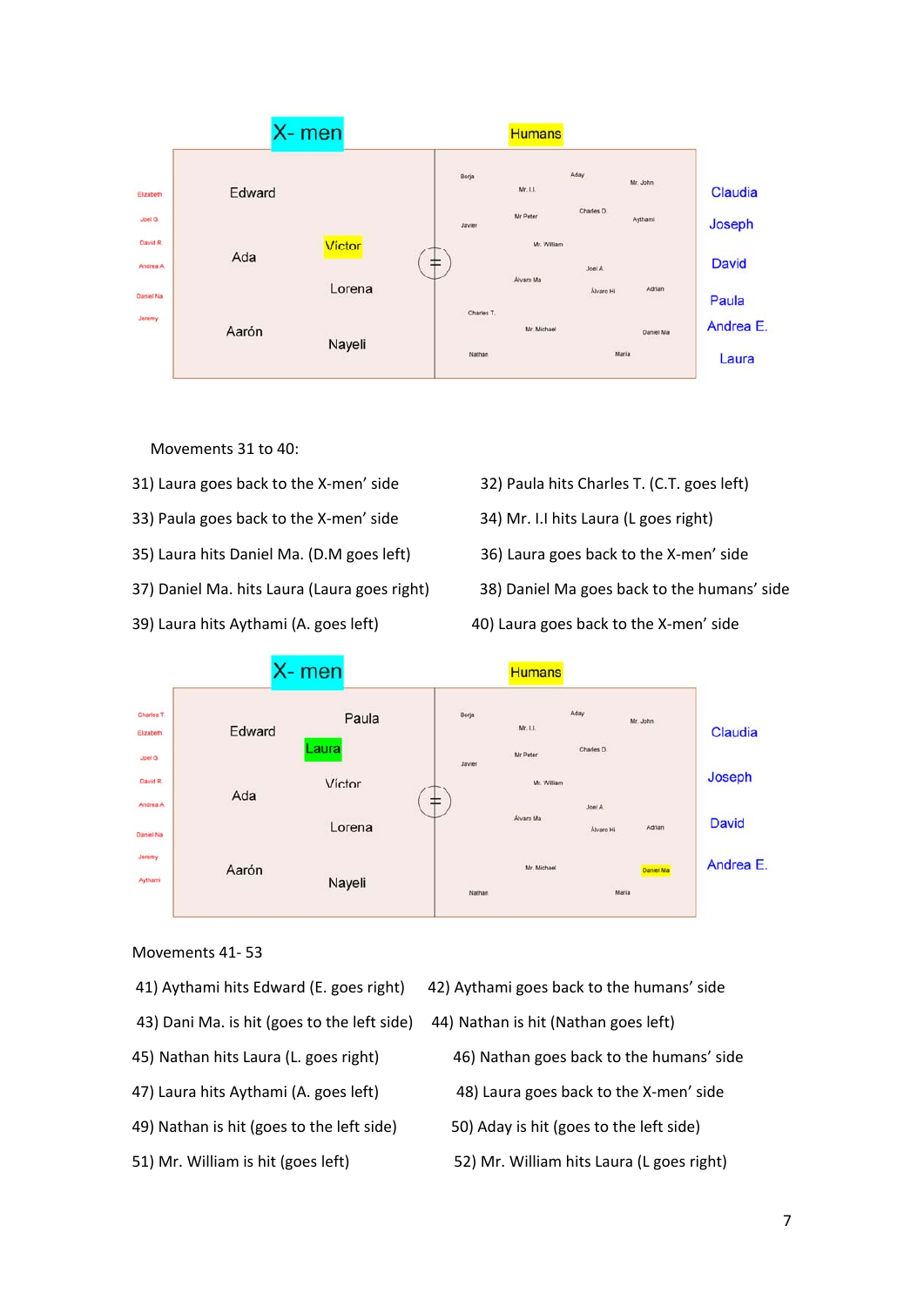- 53) Mr William goes back to the humans' side 54) Aythami hits Paula (P goes right)
- 55) Aythami goes back to the humans' side



# Summarizing the information

|            | <b>Humans</b><br>on the left | X- men on<br>the left | Humans on<br>the right | X-men on<br>the right | Equation |
|------------|------------------------------|-----------------------|------------------------|-----------------------|----------|
| Beginning  |                              |                       |                        |                       |          |
| Mov. 1-10  |                              |                       |                        |                       |          |
| Mov. 11-20 |                              |                       |                        |                       |          |
| Mov. 21-30 |                              |                       |                        |                       |          |
| Mov. 31-43 |                              |                       |                        |                       |          |

# Are all the equations equal?

Are all the equations similar (semejantes; same game, same amount of players)?

Solving the equations:

Equation 1:

- 5) Copy the equation  $\rightarrow$
- 6) Move the humans on the left side to the right side and the same with the x- men. Remember to "take off the shirt" (quitar el peto)  $\rightarrow$
- 7) Add/ subtract all the X-men and add/ subtract all the humans  $\rightarrow$
- 8) How many humans an X-men is worth?

Note: In the final step what is multiplying the "x" goes to the other side dividing?

Equation 2: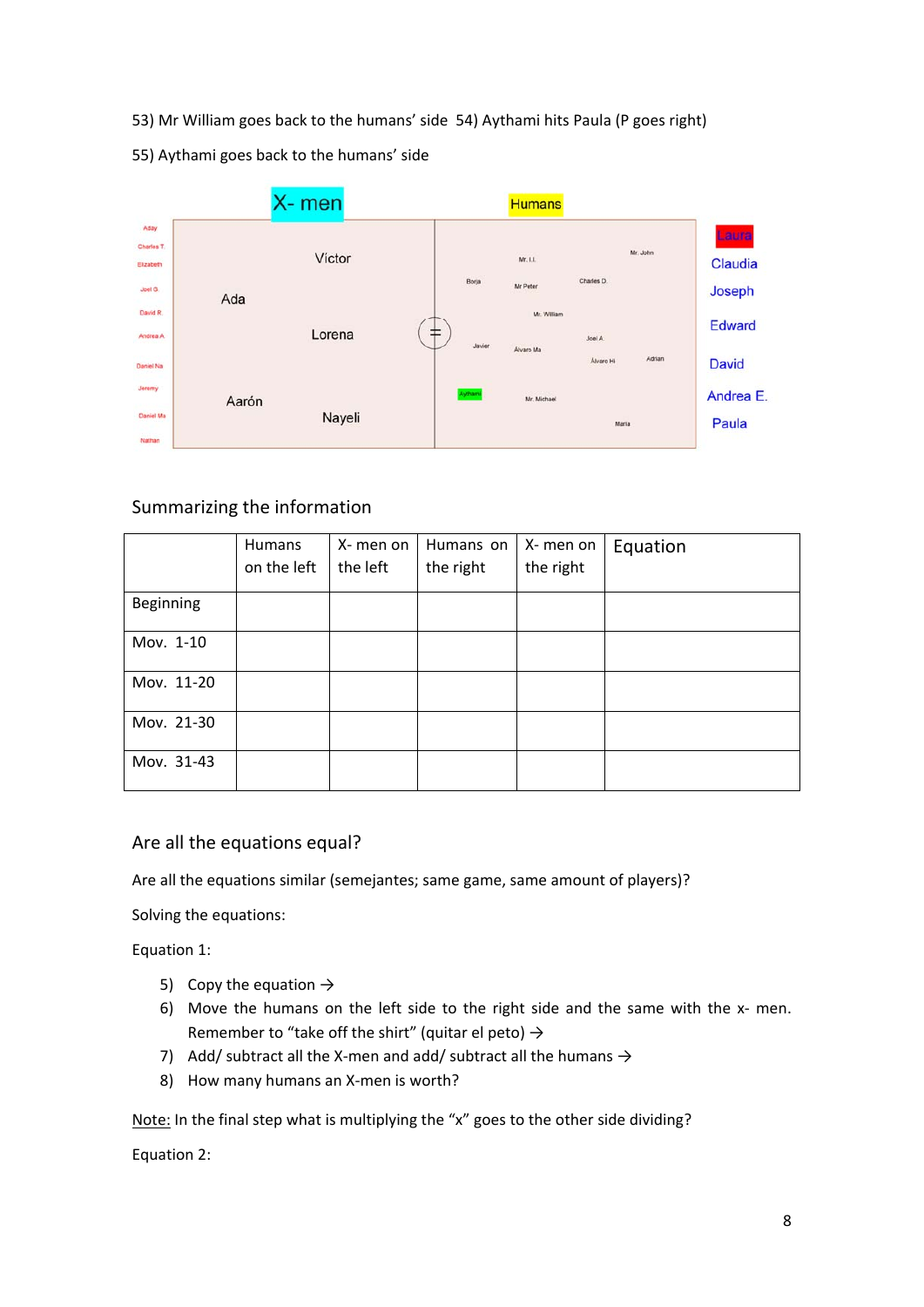- 5) Copy the equation  $\rightarrow$
- 6) Move the humans on the left side to the right side and the same with the x- men. Remember to "take off the shirt" (quitar el peto)  $\rightarrow$
- 7) Add/ subtract all the X-men and add/ subtract all the humans  $\rightarrow$
- 8) How many humans an X-men is worth?

Note: In the final step what is multiplying the "x" goes to the other side dividing?

Equation 3:

- 5) Copy the equation  $\rightarrow$
- 6) Move the humans on the left side to the right side and the same with the  $x$  men. Remember to "take off the shirt" (quitar el peto)  $\rightarrow$
- 7) Add/ subtract all the X-men and add/ subtract all the humans  $\rightarrow$
- 8) How many humans an X-men is worth?

Note: In the final step what is multiplying the "x" goes to the other side dividing?

Equation 4:

- 1) Copy the equation  $\rightarrow$
- 2) Move the humans on the left side to the right side and the same with the x- men. Remember to "take off the shirt" (quitar el peto)  $\rightarrow$
- 3) Add/ subtract all the X-men and add/ subtract all the humans  $\rightarrow$
- 4) How many humans an X-men is worth?

Note: In the final step what is multiplying the "x" goes to the other side dividing?

Equation 5:

- 1) Copy the equation  $\rightarrow$
- 2) Move the humans on the left side to the right side and the same with the x- men. Remember to "take off the shirt" (quitar el peto)  $\rightarrow$
- 3) Add/ subtract all the X-men and add/ subtract all the humans  $\rightarrow$
- 4) How many humans an X-men is worth?

Note: In the final step what is multiplying the "x" goes to the other side dividing?

**Document we use to register :** In the next page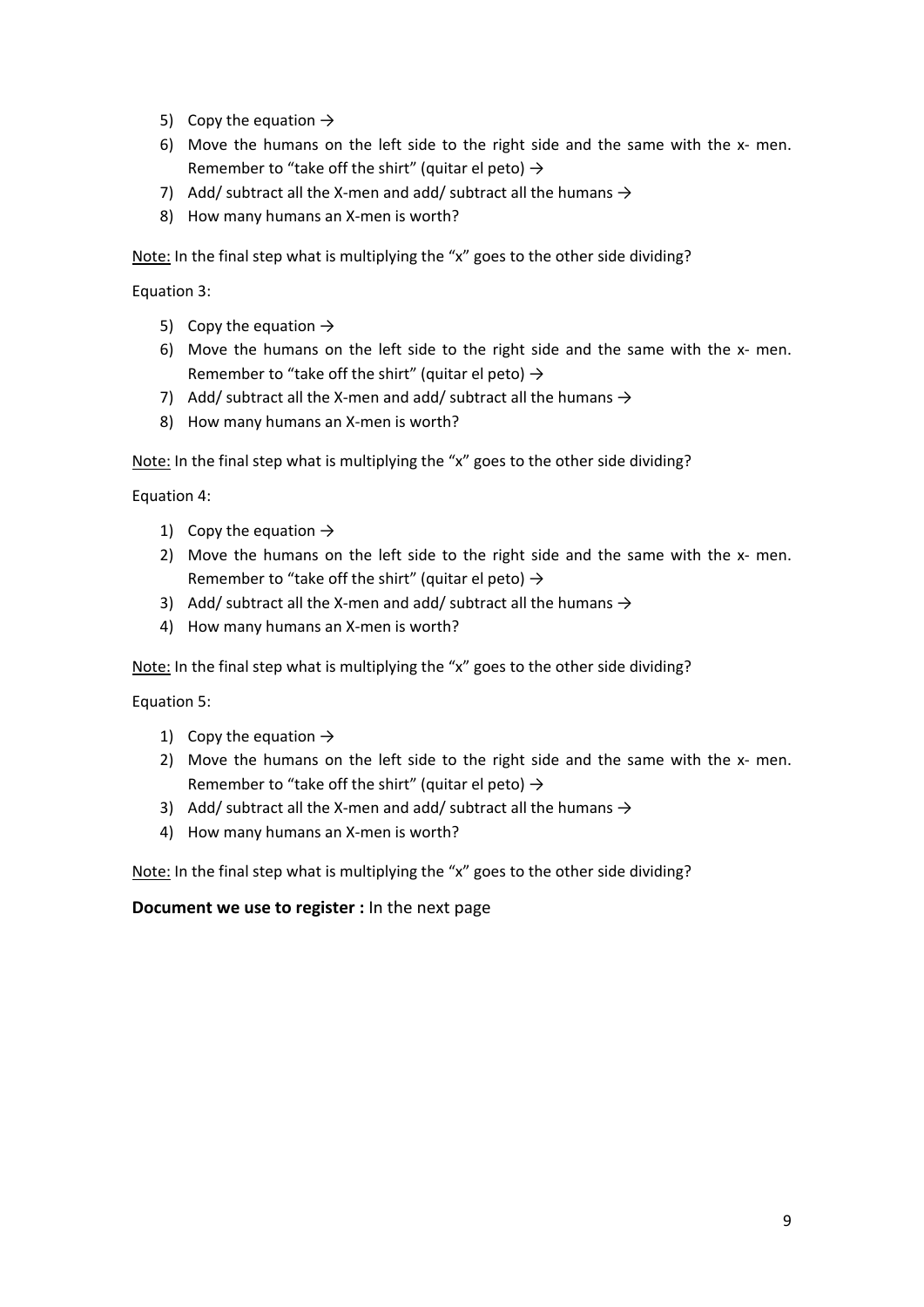|                         | X-men (left) | Humans (right) |
|-------------------------|--------------|----------------|
| $\mathbf 1$             |              |                |
| $\overline{c}$          |              |                |
| $\overline{3}$          |              |                |
| $\overline{\mathbf{4}}$ |              |                |
| 5                       |              |                |
| $\overline{6}$          |              |                |
| $\overline{7}$          |              |                |
| 8                       |              |                |
| 9                       |              |                |
| $10\,$                  |              |                |
| ${\bf 11}$              |              |                |
| $\overline{12}$         |              |                |
| $\overline{13}$         |              |                |
| 14                      |              |                |
| $15$                    |              |                |
| ${\bf 16}$              |              |                |
| $17\,$<br>$18\,$        |              |                |
| 19                      |              |                |
| $20\,$                  |              |                |
| 21                      |              |                |
| $\overline{22}$         |              |                |
| 23                      |              |                |
| 24                      |              |                |
| $\overline{25}$         |              |                |
| 26                      |              |                |
| $\overline{27}$         |              |                |
| 28                      |              |                |
| 29                      |              |                |
|                         |              |                |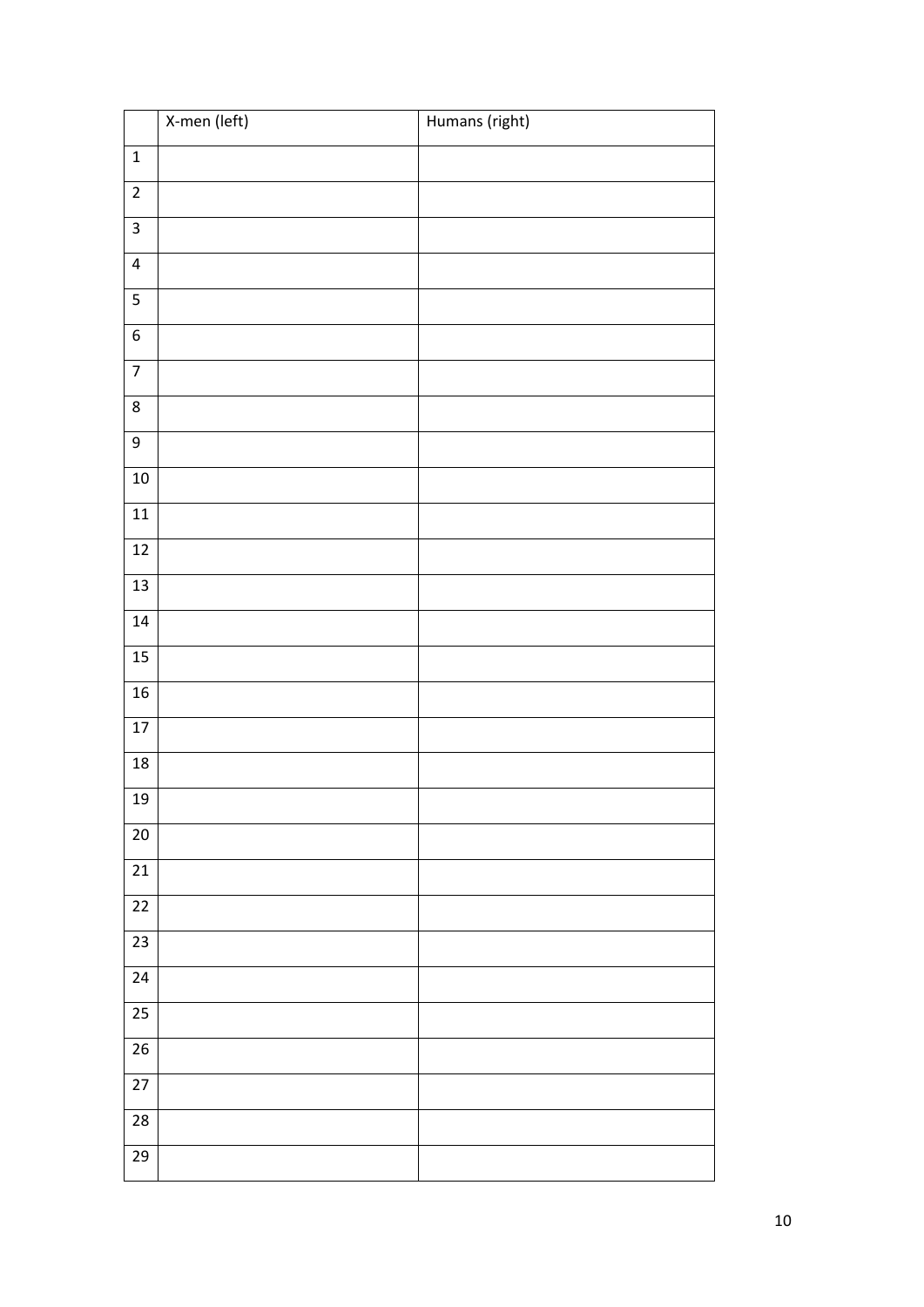| 30              |  |
|-----------------|--|
| 31              |  |
| 32              |  |
| $\overline{33}$ |  |
| $\overline{34}$ |  |
| 35              |  |
| $\overline{36}$ |  |
| $\overline{37}$ |  |
| 38              |  |
| 39              |  |
| 40              |  |
| 41              |  |
| 42              |  |
| 43              |  |
| 44              |  |
| 45              |  |
| 46              |  |
| 47              |  |
| $48$            |  |

**Document we use to register (filled):** In the next page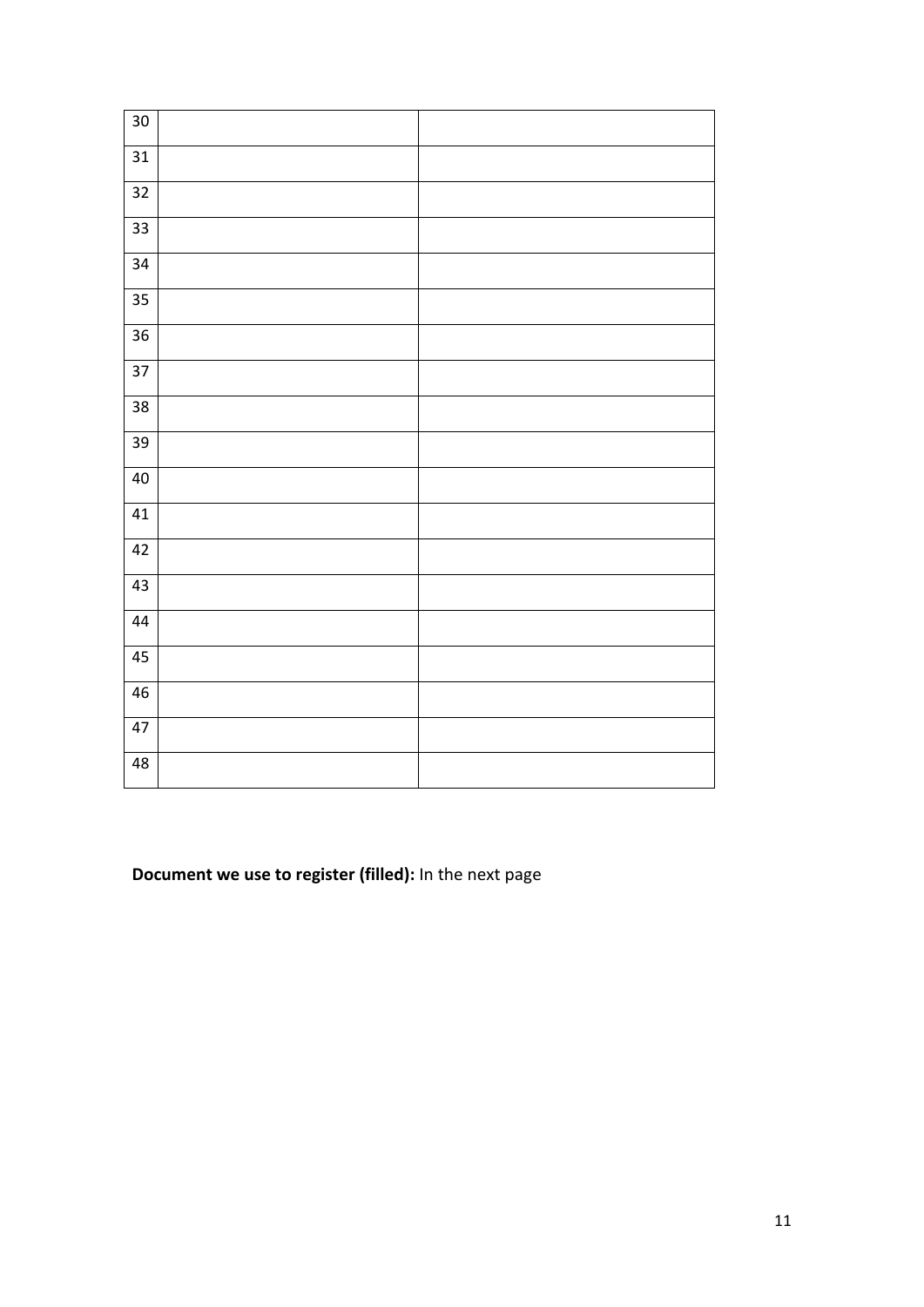|                | X-men (left)             | Humans (right)              |
|----------------|--------------------------|-----------------------------|
| $\mathbf{1}$   |                          | Paula Ravelo out (cemetary) |
| $\overline{2}$ | Noelia is out (cemetary) |                             |
| 3              |                          | Alejandro V out             |
| 4              |                          | Paula Ravelo in             |
| 5              | Pedro out                |                             |
| 6              | Noelia in                |                             |
| 7              | Yeday out                |                             |
| 8              |                          | Rachel out                  |
| 9              | Noelia out               |                             |
| 10             |                          | Raúl out                    |
| 11             | Yeday in                 |                             |
| 12             |                          | Adrián out                  |
| 13             |                          | Arinegua out                |
| 14             | Nuhazet out              |                             |
| 15             |                          | Michel Angel out            |
| 16             | Nuhazet in               |                             |
| 17             |                          | Albert out                  |
| 18             | Peter in                 |                             |
| 19             | Nuhazet out              |                             |
| 20             |                          | Maria Naranjo out           |
| 21             | Peter out                |                             |
| 22             |                          | Albert in                   |
| 23             |                          | Ariadna G. out              |
| 24             | Peter in                 |                             |
| 25             |                          | Tania out                   |
| 26             | Nuhazet in               |                             |
| 27             |                          | Maria the teacher out       |
| 28             |                          | Paula Ravelo out            |
| 29             |                          | Albert out                  |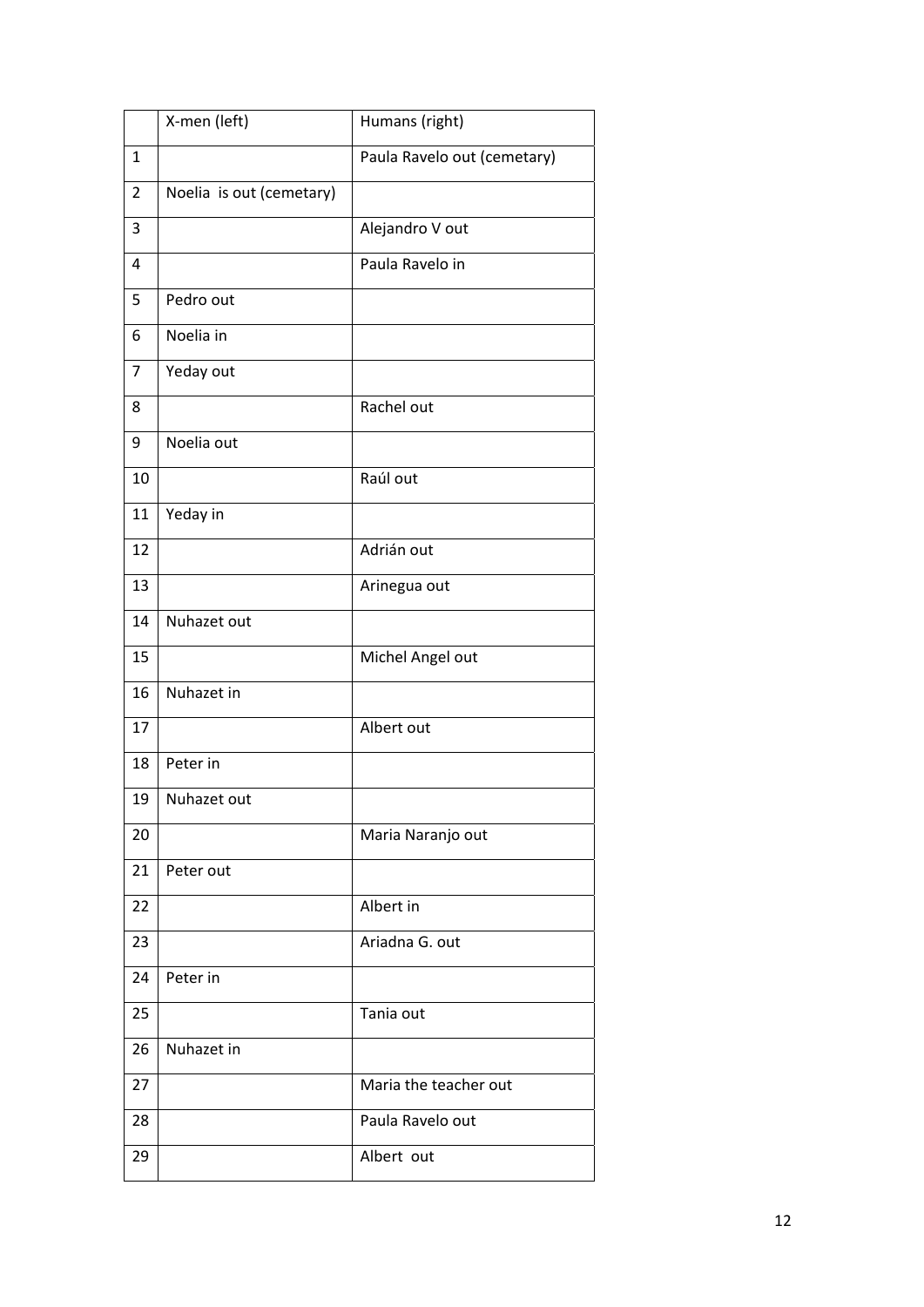| 30 | Alexander R out |                    |
|----|-----------------|--------------------|
| 31 |                 | Albert in          |
| 32 |                 | Lucía out          |
| 33 |                 | Ariadna P out      |
| 34 | Noelia in       |                    |
| 35 |                 | Lía out            |
| 36 |                 | Nauzet out         |
| 37 |                 | Paula Riviezzi out |
| 38 | Peter out       |                    |
| 39 |                 | Paula Riviezzi in  |
| 40 |                 | Sara out           |
| 41 |                 | Albert out         |
| 42 |                 | Mª Ángeles out     |
| 43 | Nuhazet out     |                    |
| 44 |                 | Rachel in          |
| 45 |                 | Paula Riviezzi out |
| 46 |                 | Keilyn out         |
| 47 |                 | Rachel out         |
| 48 |                 |                    |

**Rules of brilé (adapted from Internet):** In the next page